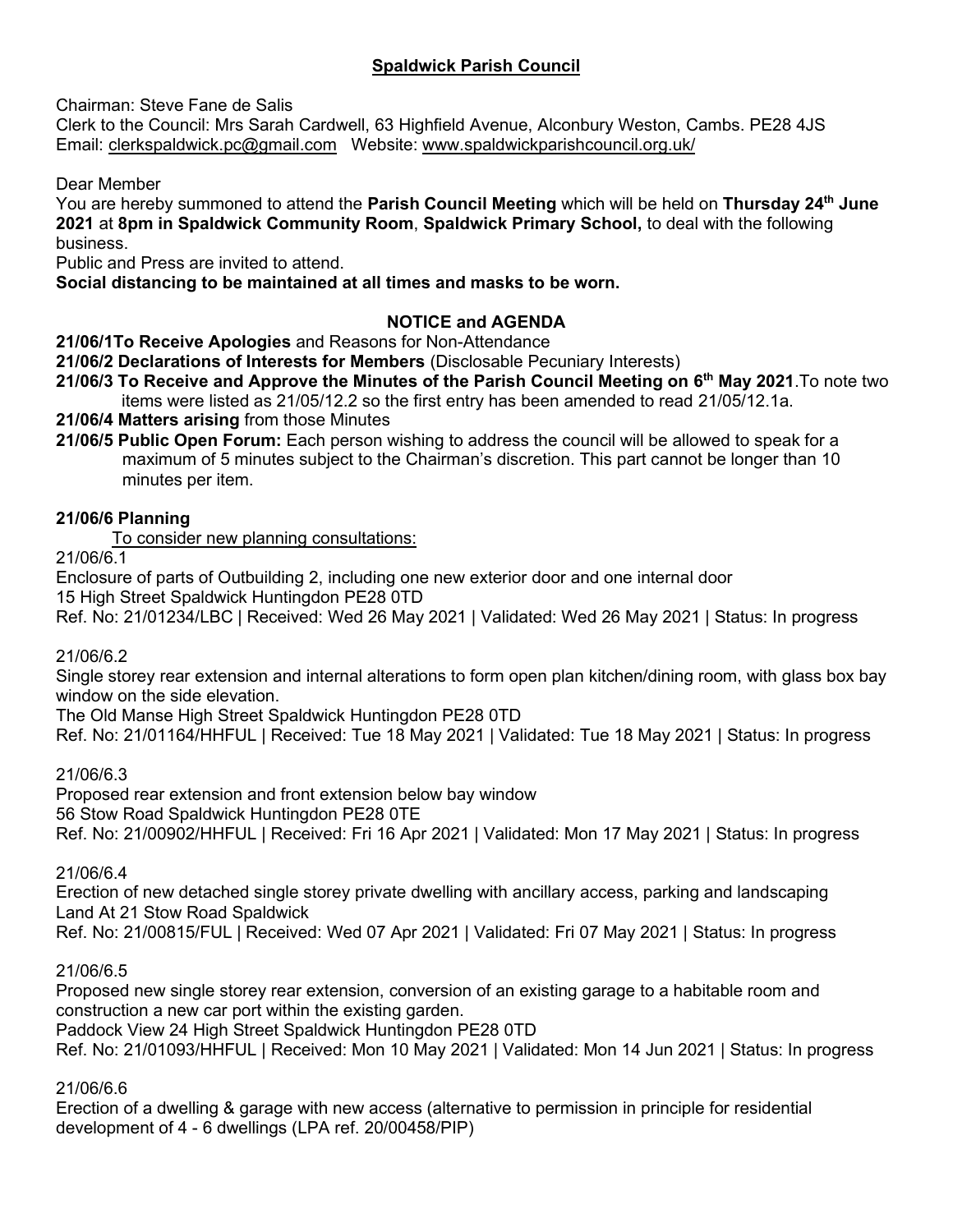House On The Hill Stow Road Spaldwick

Ref. No: 21/00835/OUT | Received: Thu 08 Apr 2021 | Validated: Thu 08 Apr 2021 | Status: In progress

Determined by planning authority:

21/06/6.7 Reference: 21/00379/CLPD Application Received: Thu 18 Feb 2021 Address: 8 Ivy Way Spaldwick Huntingdon PE28 0UN Proposal: Single storey extension to dwelling Status: Approved Decision Issued Date: Wed 05 May 2021 Appeal Status: Unknown

## **21/06/7 Finance**

21/06/7.1 To note: Account balance at 14.06.21: £48,178.83.

21/06/7.2 Update from Clerk regarding Community Infrastructure Levy (CIL) funding and the necessary paperwork.

21/06/7.3 Update regarding bank accounts (access and signatories).

21/06/7.4 To consider the Magpas funding request received.

## **Expenditure for approval 24th June 2021:**

21/06/7.5 Clerk's wages (May-Jun): **£549.06** (S.Cardwell: £518.66, HMRC £30.40) 21/06/7.6 Grass-cutting- Payment to CGM: **£200 + VAT** 21/06/7.7 Total Energy invoices (Accounts 3006069330 & 3006069341). 21/06/7.8.Y.Karl invoice for cleaning of the Community Room (May-June) total **TBC** 21/06/7.9 Mijan Ltd invoice for internal audit completed- **£75.00** (no VAT). 21/06/7.10 Grafton Projects invoice for cleaning supplies- **£38.30** (including £6.38 VAT) 21/06/7.11 London Hearts- Requested donation for defibrillator **£1437** (no VAT)

## **21/06/8 Assets – Provision/Maintenance**

21/06/8.1 Monthly Ferriman Road Play Area's Inspection

21/06/8.2 To consider reducing the crown of the small trees at the Play Area.

21/06/8.3 Update regarding the village noticeboard which has been damaged.

21/06/8.4 Update in relation to concerns raised by The War Memorials Trust.

## **21/06/9 Highways, footpaths, byways, gritting bin, trees, etc.**

21/06/9.1 Update regarding MVAS Flashing Speed Sign

- 21/06/9.2 To note: work has been agreed by Highways to rectify the poor condition of the speed limit signs in Stow Road.
- 21/06/9.3 To note: PFP 209/13 from Easton to Spaldwick- the field has been drilled in two directions and the crop is covering the path- Highways have contacted the landowner and advised them of their responsibility to maintain the footpath.
- 21/06/9.4 To note: Caution, as there are cattle and calves in the field between Easton & Spaldwick on FP12.
- 21/06/9.5 To note: PFP 10, Bridleway 5 (immediately North West of old Vicarage), a new report has been raised for the ongoing issue of the path being impassable due to wire & rope used to replace a stile; it is also overgrown.
- 21/06/9.6 Ongoing safety concerns raised regarding traffic going the wrong way around the green.
- 21/06/9.7 Noise complaint re strimming (pre 7am, post 7pm).
- 21/06/9.8 Maintenance of field behind Ferriman Road homes- request for trimming and damage to a resident's fence to be repaired.
- 21/06/9.9 To discuss further speed reduction measures following a resident request for step down speed reduction 40 mph limit ahead of the 30 mph upon entry to the village as well as more road markings.